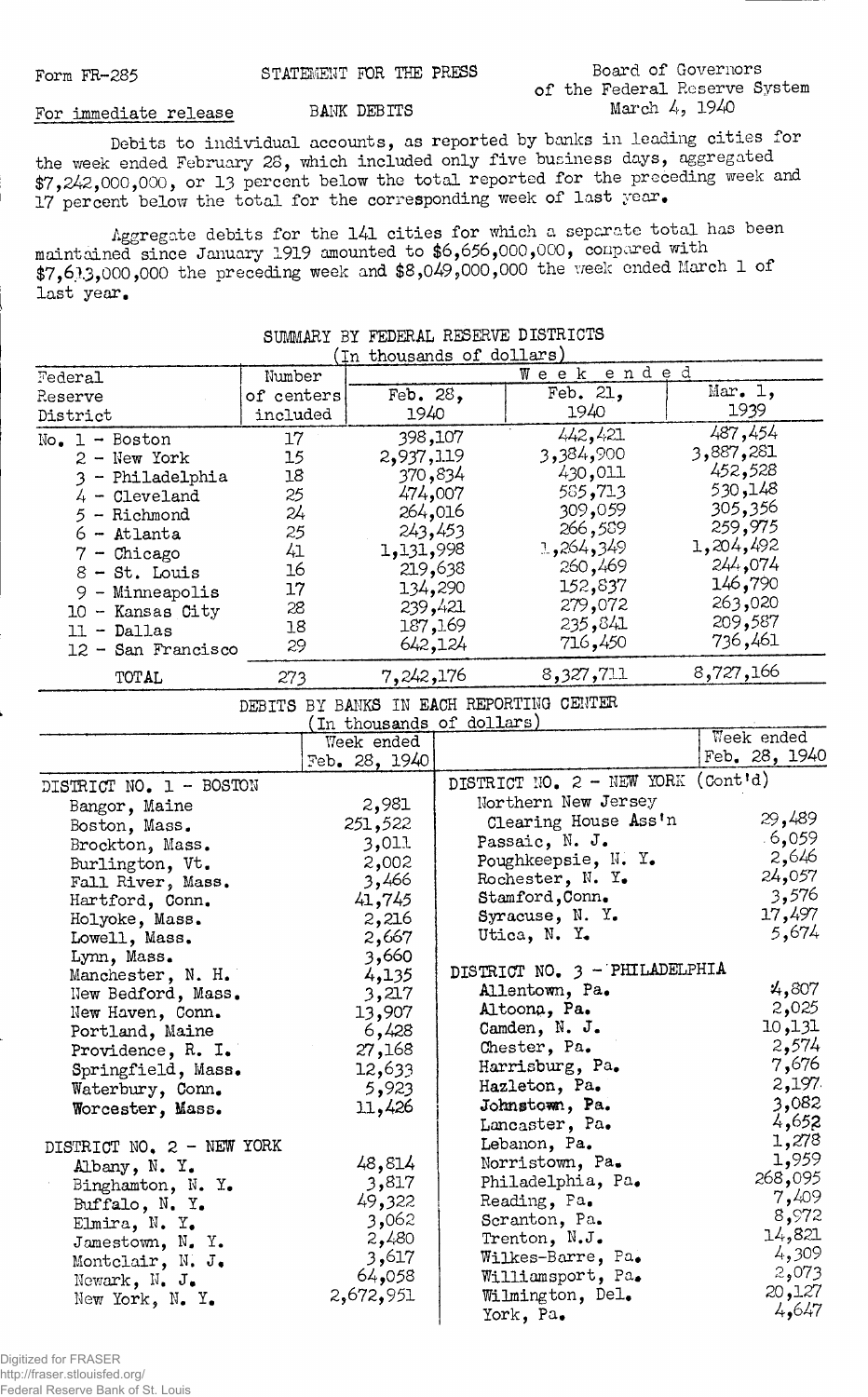**Form Ht-285-a**

 $\hat{\mathcal{A}}$ 

 $\hat{\mathcal{A}}$ 

**DEBITS BY BANKS IN EACH REPORTING CENTER**

|                                           |                 | (In thousands of dollars)                  |                 |
|-------------------------------------------|-----------------|--------------------------------------------|-----------------|
|                                           | Week ended      |                                            | Week ended      |
|                                           | Feb. $28, 1940$ |                                            | Feb. $28, 1940$ |
| DISTRICT NO. 4 - CLEVELAND<br>Akron, Ohio |                 | DISTRICT NO. $6 - \text{ATLANTA}$ (Cont'd) | 215             |
| Butler, Pa.                               | 12,368          | Elberton, Ga.                              |                 |
|                                           | 1,881           | Hattiesburg, Miss.                         | 1,014           |
| Canton, Ohio                              | 7,546           | Jackson, Miss.                             | 4,891           |
| Cincinnati, Ohio                          | 65,413          | Jacksonville, Fla.                         | 23,435          |
| Cleveland, Ohio                           | 115,876         | Knoxville, Tenn.                           | 6,064           |
| Columbus, Ohio                            | 32,099          | Macon, Ga.                                 | 3,580           |
| Dayton, Ohio                              | 13,694          | Meridian, Eiss.                            | 2,382           |
| Erie, Pa.                                 | 5,695           | Miami, Fla.                                | 16,541          |
| Franklin, Pa.                             | 535             | Mobile, Ala.                               | 8,874           |
| Greensburg, Pa.                           | 1,420           | Montgomery, Ala.                           | 8,553           |
| Hamilton, Ohio                            | 2,094           | Nashville, Tenn.                           | 16,808          |
| Homestead, Pa.                            | 558             | Newman, Ga.                                | 329             |
| Lexington, Ky.                            | 4,062           | New Orleans, La.                           | 48,236          |
| Lima, Ohio                                | 2,838           | Pensacola, Fla.                            | 1,916           |
| Lorain, Ohio                              | 984             | Savannah, Ga.                              | 6,029           |
| Middletown, Ohio                          | 2,602           | Tampa, Fla.                                | 8,096           |
| Oil City, Pa.                             | 1,757           | Valdosta, Ga.                              | 891             |
| Pittsburgh, Pa.                           | 151,405         | Vicksburg, Miss.                           | 1,699           |
| Springfield, Ohio                         | 3,776           |                                            |                 |
| Staubenville, Ohio                        | 2,196           | DISTRICT NO. 7 - CHICAGO                   |                 |
| Toledo, Ohio                              | 24,920          | Adrian, Mich.                              |                 |
| Warren, Ohio                              |                 | Aurora, Ill.                               | 952             |
| Wheeling, W.Va.                           | 2,210           | Battle Creek, Mich.                        | 2,017           |
| Youngstown, Ohio                          | 5,485           | Bay City, Mich.                            | 2,521           |
| Zanesville, Ohio                          | 10,984          | Bloomington, Ill.                          | 2,537           |
|                                           | 1,609           |                                            | 2,553           |
| DISTRICT NO. 5 - RICHMOND                 |                 | Cedar Rapids, Iova                         | 5,192           |
|                                           |                 | Champaign-Urbana, Ill.                     | 3,074           |
| Asheville, N. C.                          | 2,630           | Chicago, Ill.                              | 634,987         |
| Baltimore, Md.                            | 78,790          | Clinton, Iowa                              | 1,203           |
| Charleston, S. C.                         | 3,988           | Danville, Ill.                             | 2,025           |
| Charleston, W. Va.                        | 11,484          | Davenport, Iowa                            | 4,602           |
| Charlotte, $N_e$ . C.                     | 14,389          | Decatur, Ill.                              | 3,911           |
| Columbia, S. C.                           | 5,545           | Des Moines, Iowa                           | 17,579          |
| Cumberland, Md.                           | 1,816           | Detroit, Mich.                             | 242,836         |
| Danville, Va.                             | 1,550           | Dubuque, Iowa                              | 1,971           |
| Durham, N. C.                             | 6,758           | Elgin, Ill.                                | 1,677           |
| Greensboro, N. C.                         | 4,016           | Flint, Mich.                               | 6,087           |
| Greenville, S. C.                         | 4,097           | Fort Wayne, Ind.                           | 5,825           |
| Hagerstown, Md.                           | 1,669           | Gary, Ind.                                 | 4,214           |
| Huntington, W. Va.                        | 3,546           | Grand Rapids, Mich.                        | 11,792          |
| Lynchburg, Va.                            | 3,083           | Green Bay, Wis.                            | 3,134           |
| Newport, News, Va.                        | 2,506           | Hammond, Ind.                              | 1,607           |
| Norfolk, Va.                              | 11,497          | Indianapolis, Ind.                         | 40,958          |
| Portsmouth, Va.                           | 864             | Jackson, Hich.                             | 3,097           |
| Raleigh, N. C.                            | 8,415           | Kalamazoo, Mich.                           | 5,682           |
| Richmond, Va.                             | 31,690          | Lansing, Mich.                             | 4,416           |
| Roanoke, Va.                              | 5,107           | Manitowoc,.Wis.                            | 1,386           |
| Spartanburg, S. C.                        | 2,197           | Mason City, Iowa                           | 2,038           |
| Washington, D. C.                         |                 | Milwaukee, Wis.                            |                 |
| Wilmington, N. C.                         | 48,457          | Moline, Ill.                               | 55,092          |
| Winston-Salem, N. C.                      | 2,555           | Muscatine, Iowa                            | 1,454           |
|                                           | 7,367           | Oshkosh, Wis.                              | 713             |
| DISTRICT NO. 6 - ATLANTA                  |                 | Peoria, Ill.                               | 1,743           |
| Albany, Ga.                               |                 |                                            | 11,425          |
|                                           |                 | Rockford, Ill.                             | 5,235           |
| Atlanta, Ga.                              | 48,563          | Saginaw, lich.                             | 4,060           |
| Augusta, Ga.                              | 4,338           | Sheboygan, Wis.                            | 3,753           |
| Birmingham, Ala.                          | 18,768          | Sioux City, Iowa                           | 7,294           |
| Brunswick, Ga.                            | 522             | South Bend, Ind.                           | 7,990           |
| Chattanooga, Tenn.                        | 8,102           | Springfield, Ill.                          | 5,074           |
| Columbus, Ga.                             | 2,993           | Terre Haute, Ind.                          | 4,658           |
| Dothan, Ala.                              | 614             | Waterloo, Iowa                             | 3,634           |

Digitized for FRASER

http://fraser.stlouisfed.org/ Federal Reserve Bank of St. Louis